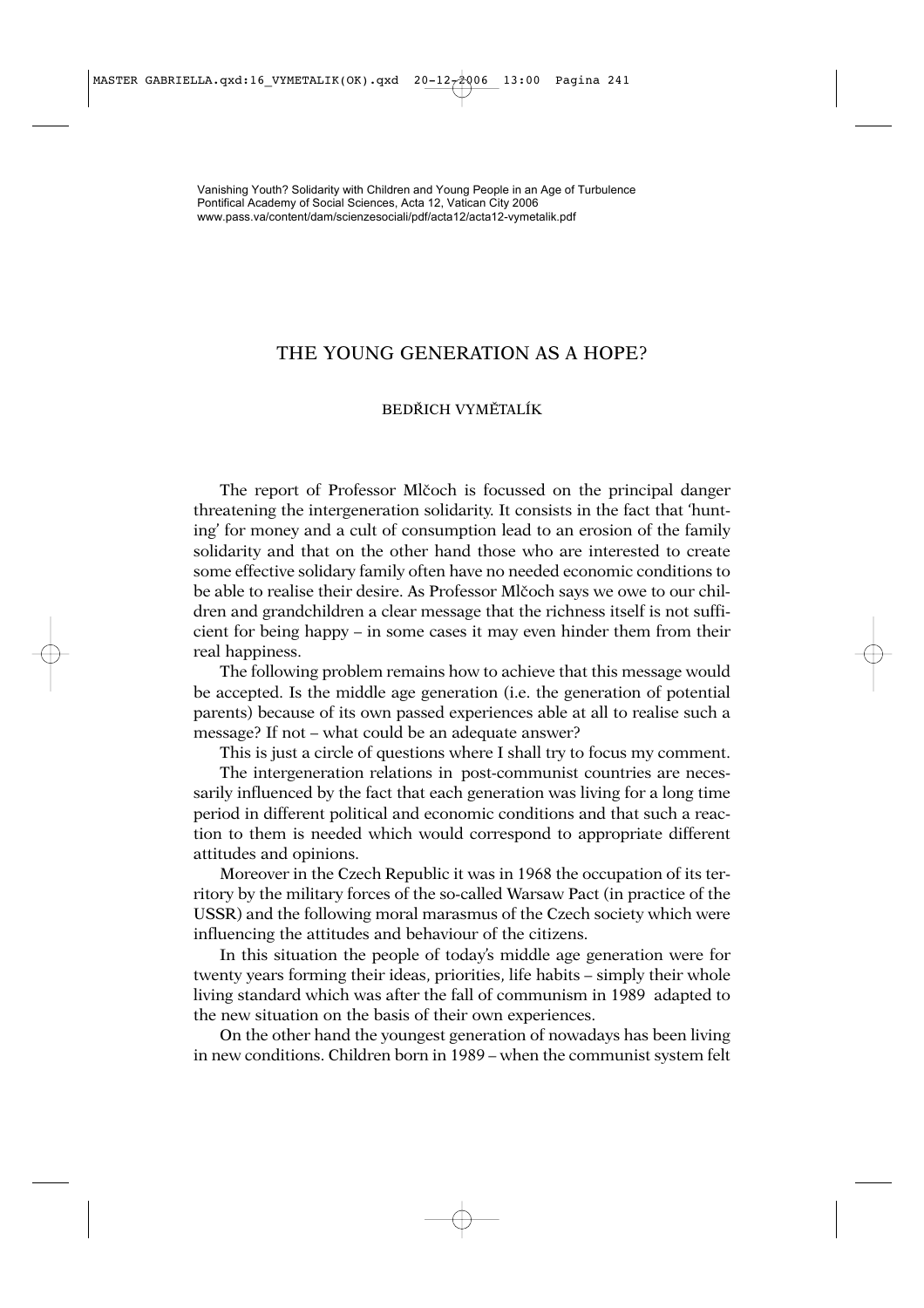down – are now 17 years old and they are unable to imagine the previous ways of living known under the name of the real socialism. They are confronted with a new life style (connected with a higher living standard of economically developed countries and presented as an appropriate, convenient and desirable one) as well as with the living standard of the generation of their parents stigmatised by the social transformation after the fall of socialism. On the basis of such a confrontation many young people are forming their own views and attitudes, in many respects different from those of their parents. Moreover the young people continue to become a more important factor as consumers and therefore they are objects of interest for various marketing researches – investigating actual trends of their life style and naturally trying to influence them. Young people are becoming an important and perspective consumers group. Therefore transnational corporations are permanently searching 'cool trends' and everything by means of what is it possible to attract the interest of young people. The market oriented to the youth is hectically expanding. The same fever starts to manifest itself also in the whole sphere of culture. The world of the youth culture is getting into a state named by the sociologists Robert Goldman and Stephen Papson as a regulated development (citation from the book of Naomi Klein *Without the Logo,* p. 66, issued by Picador in New York 2002, Czech translation Pavel Kaas). A well premeditated publicity is influencing the youth more significantly.

Of course, the middle age generation is also influenced. Whereas for young people advertisements are offered as an allurement for which they can make a free decision without any ballast of thinking inherited from the past, the middle age generation is accepting these advertisements rather as a way to get free from any limitation of the previous regime. This way permits and somewhat justifies to enforce the own egoistic profit.

The decisive influence on creating attitudes of today's middle age generation was undoubtedly the occupation of the country in 1968. It has – with using the force – stopped any tendency to democratisation which appeared in connection with some political liberalisation in the USSR, in half-hearted attempts accepted also by a part of communist politicians formulating the so-called socialism with the human face. This idea became so popular that a danger arose that communist politicians of this new orientation would achieve the support of majority at the coming congress of the Communist Party of Czechoslovakia. Such a development was unacceptable for Moscow. Therefore under the pretext of the starting counter-revolution and of the necessity to defend achievements of the socialism the mil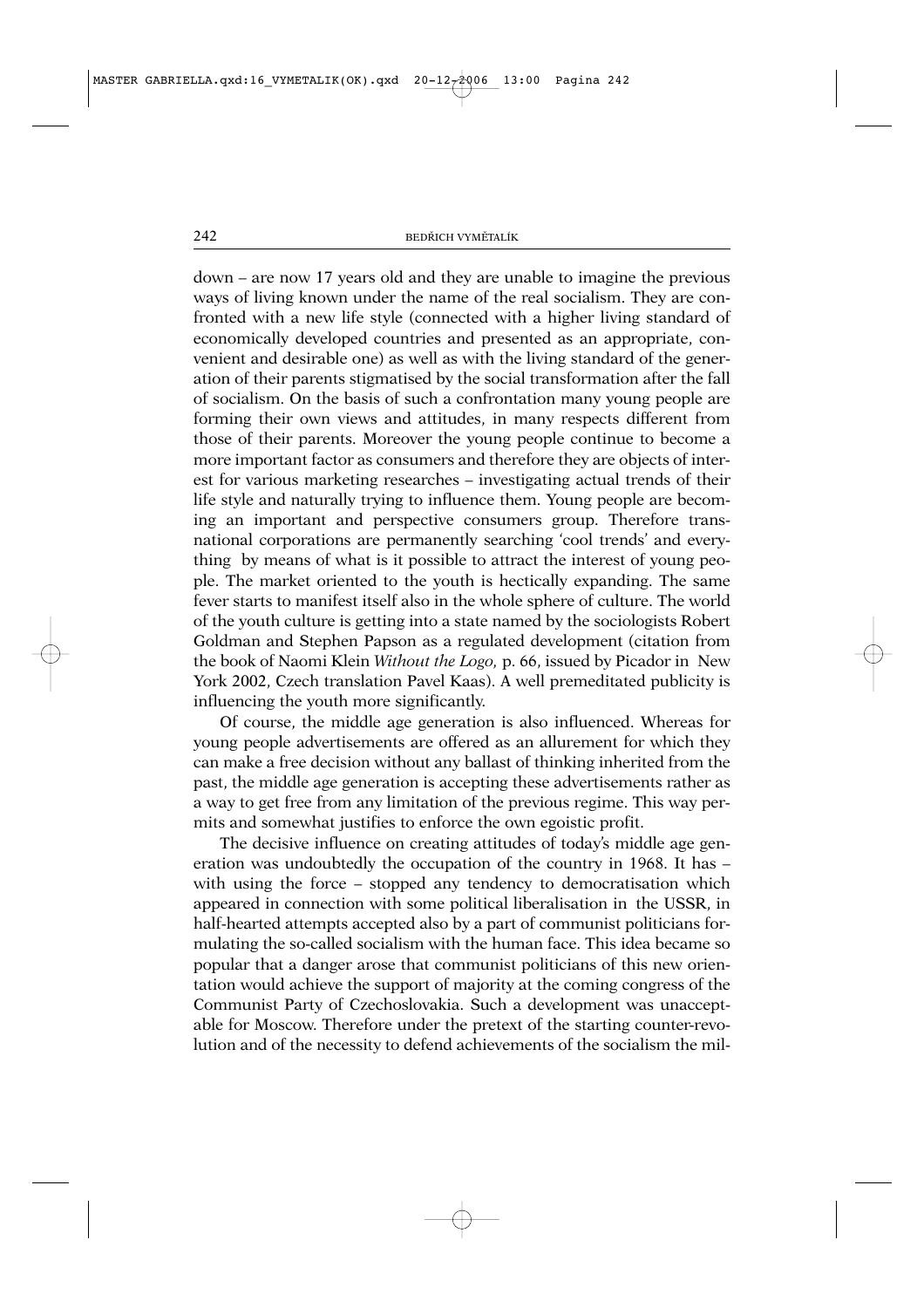itary units of the Warsaw Pact invaded Czechoslovakia in the night on August 21, 1968.

They did not find any shooting counterrevolutionaries nor any disruption, only shocked citizens who in their absolute majority were protesting against the occupation by petitions, demonstrations etc. The Czechoslovak army which had to defend the republic against the potential threaten of imperialists and for such a case had to its disposal a secret network of transmitters used this network also to protest against the occupation. Only after several days the occupants happened to discover and destroy that network.

A new period of the so-called normalisation started – a period of disappointment and moral marasmus. A so-called healthy core of the communist party was formed, political screening started, people who were considered to support or approve the 'counter-revolution' were expelled from the communist party and dismissed from their work. New office-hunters appeared with an apparent effort to use the possibility to enter into 'hot' positions. I am presenting these facts on the basis of my personal experiences. In 1968 I was 40 years old. The worst fact was that mutual confidence among people disappeared. The hitherto friends changed their behaviour, taking different attitudes. Sometimes they even were fearing about what would do their former friends.

The newly formed political power did not yet start with penal recourses or with open restraints – as many people feared – but it was showing unambiguously that instead of the socialism with human face the so-called real socialism should be accepted with its moral marasmus and that this orientation should be irreversible. A new period of a legitimate hypocrisy begun using completely different languages in the separated private and public spheres. People according to their experiences preferred privacy taking care mainly for themselves. Activities as 'do-it-yourself', gardening, keeping weekend cottage etc. have become very popular.

The fight against religion achieved some moderated forms – it was no more considered as too actual. People knew that the fact to inscribe their children to the voluntary school lessons of religion would be connected with a risk that later any access to a higher education to those children would be refused. Parents did not want to bear such risks, by the way after many decades of communism these parents already did not know too much about the religion. And thus – in contrary to Poland – the religion in Czechoslovakia had no more any significant role in the social consciousness.

At the same time an intrinsic destruction of communism took place. Later its end was signalised by the fall of the Berlin wall, in Czechoslovakia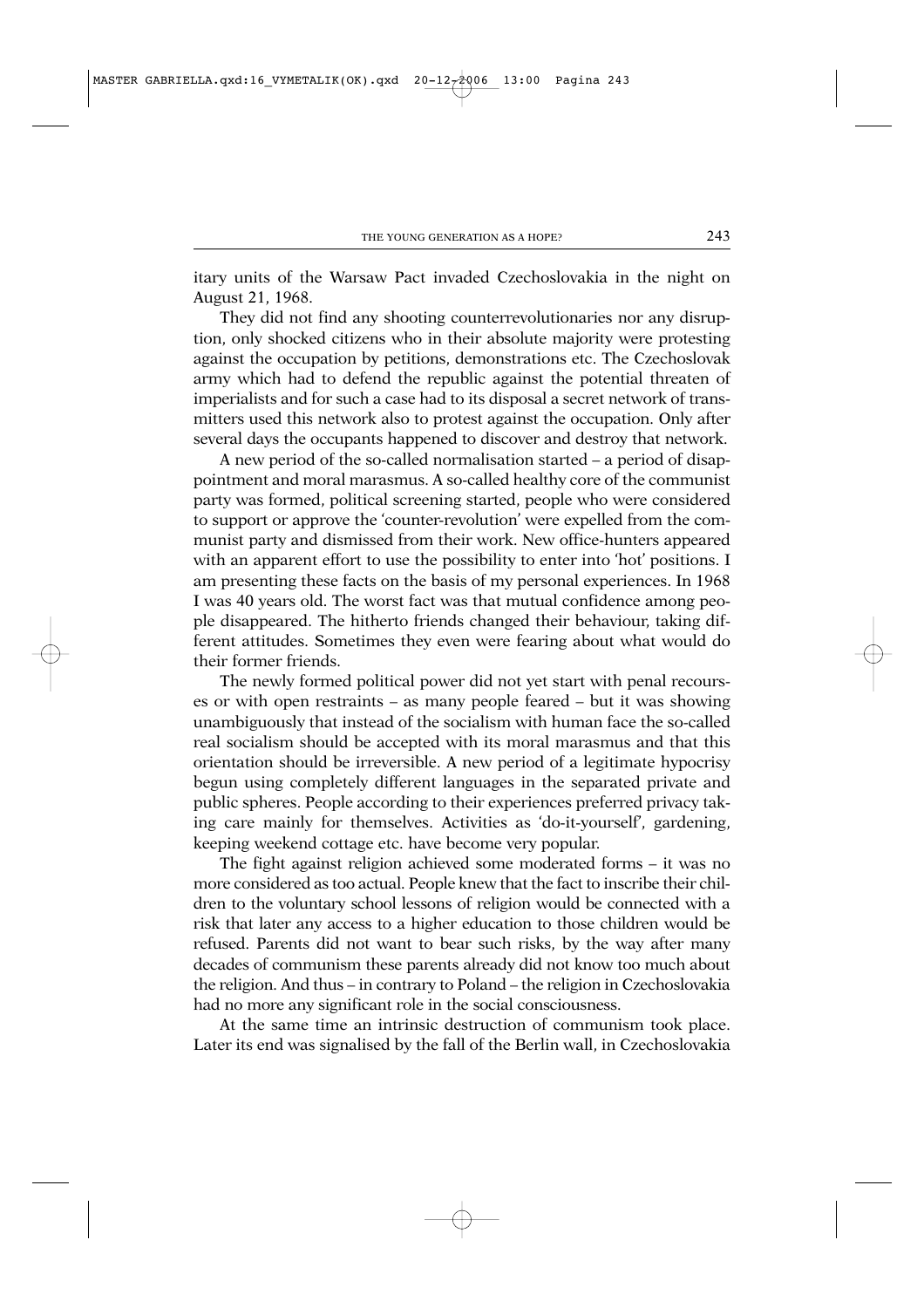by the officially approved meeting and procession of students commemorating 50 years from the events of November 17, 1939 when nazi occupants closed Czech universities. Then a provoked conflict with police followed during which one student was reported to be killed. In fact this 'student' was a member of the State security who simulated to be killed to incite an indignation of citizens. It was evident that the communists had in their plans to transmit the power and that they were prepared for it. This can be documented also by the fact that many of them were rapidly leaving their communist party giving back their party membership cards and joining the newly formed political structures. Using their connections these people were able to be incorporated into these structures in a very organic way in a short time.

The new political power enthroned quickly and openly new concepts and new slogans with the task to show the only right way how to achieve the welfare of the developed Western countries which in the previous years of the old regime for many of them appeared as that of their dreams. They were slogans about the market economics without any attribute, about the liberty (where the Man is a Law for himself and has not to be limited by anybody), about money to be 'only' on the first place, about the non-existence of the so-called dirty money. According to these aspects the law or even ethics were only delaying the transformation of the society towards a clear future. It was the ruthless own profit and unlimited liberty which were emphasised as the main motto of the welfare. Many documents can be found in the press of that time.

The absolute majority of population was persuaded that enforcing the new complete liberty of every single citizen – in connection with a free influence of the market – would open the way to a free and prosperous society in a very short time. This ample confidence made it possible to seek an enemy of the liberty even in the Catholic church that insisted in refusing to permit any single man to do everything according to his wishes without any respect to others and without any respect to the God. Thus the man appeared as being endangered in his absolute liberty. A lapidary expression of such a meaning was a comment in the broadcasting relation of June 15, 1993: 'All religions in the world demand devotion and obedience what is very difficult to bear after 40 years of totality. Therefore the number of believers is decreasing'.

Another paradox is occurring. The same Church – under the communist system considered as one among a few flag-bearers of liberty – is now being accused for disfavouring any liberty.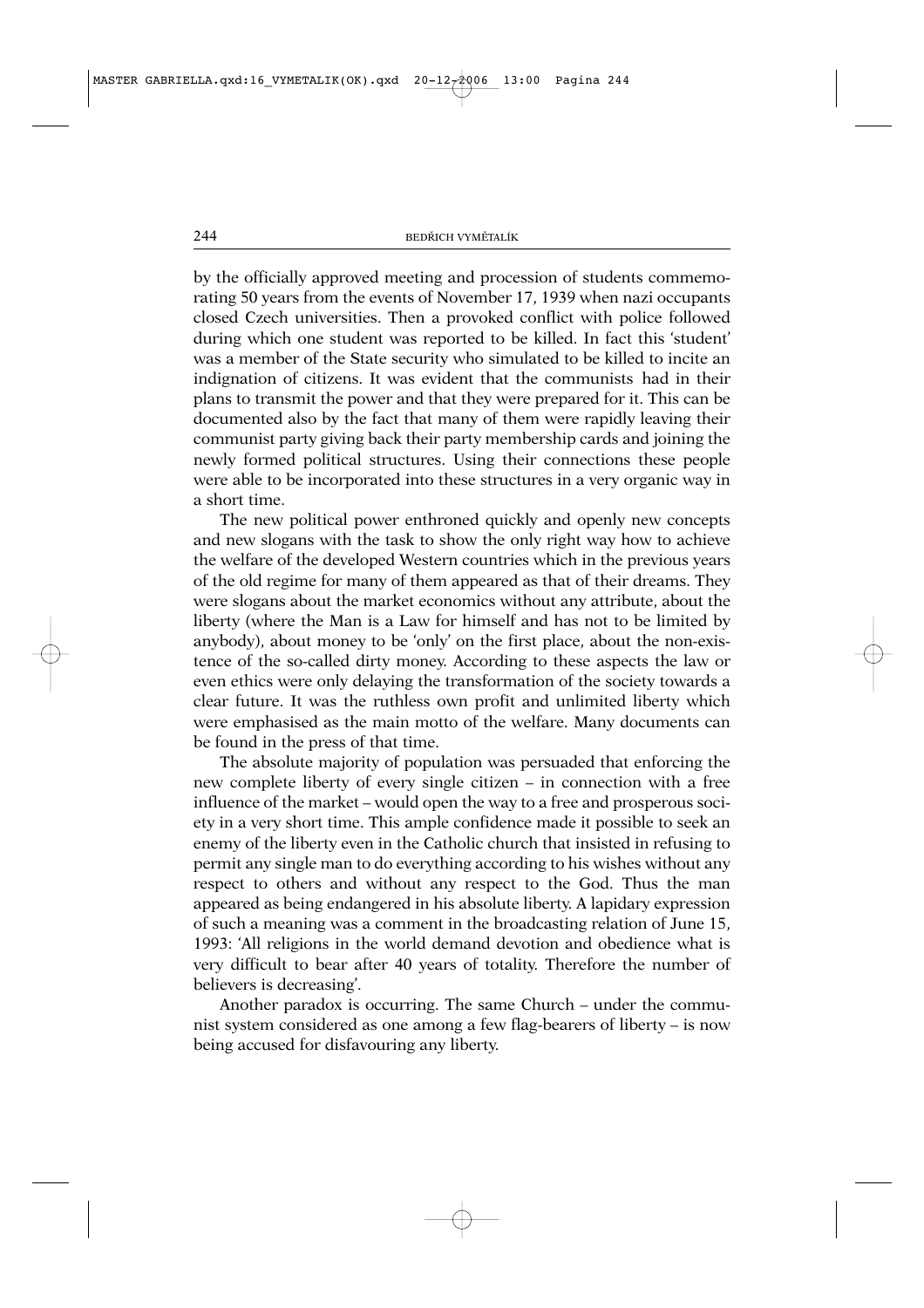These opinions were helping more or less to open a space for behaviour models which have been later applied in the privatisation process and which also have led to the moral relativism (nowadays promoted in the developed countries) more acceptable in our country than in the West where citizens have passed a period of constantly accepted values conserving a series of behaviour models from those times.

Our society of those times – really drunken by the ideas about an unlimited liberty for everybody – in the absolute majority lost any interest for spiritual and moral values. Political representatives of that time openly refused any effort to punish thieving of property as a groundless criminalisation of entrepreneurs defending transformation of the society. By this way such attitudes have been created step-by-step. Lack of repaying debts, robbing of poor people, frauds, lack of keeping given words started to be considered as a standard behaviour that can be either applied or criticised but in practice with but a small chance to be changed. Cases with dubiously acquired richness seemed to justify unfairness as a standard way of behaviour.

When some information upon criminality has been reported the most striking cases either were getting almost lost or only nowadays – after decades of years – are being treated before tribunals; the main lawbreakers are living comfortably abroad in countries from where their extradition to our republic is impossible.

Even though today our society is already seeking generally acceptable sources of authority and the period of 'a predatory privatisation' is over, nevertheless the so-called normalisation in the years 1968-1989 and the following 'capitalist' transformation (without any rule when possible) resulted in the ideas, thinking and acting of the today's middle age generation. It has helped to create the life standard characteristic features of which can be expressed as follows:

1. *spiritual emptiness* accompanied by a programmed nihilism considering this emptiness as a natural environment of the man;

2. *seeking of enjoyments à tout prix* in a hope that the right one will be found; in other words: an effort to enjoy the life even though it is not clear how to do it;

3. *cult of consumption* which has to replace traditional religious liaisons (Professor Mlčoch makes to this an appropriate comment that 'a price for the slavery of consumption is "vanishing youth", eroded family solidarity, lost happiness and a "running world" of natural joy from children');

4. *accepting of egoistic profit* without any respect to others as the basic standard of behaviour;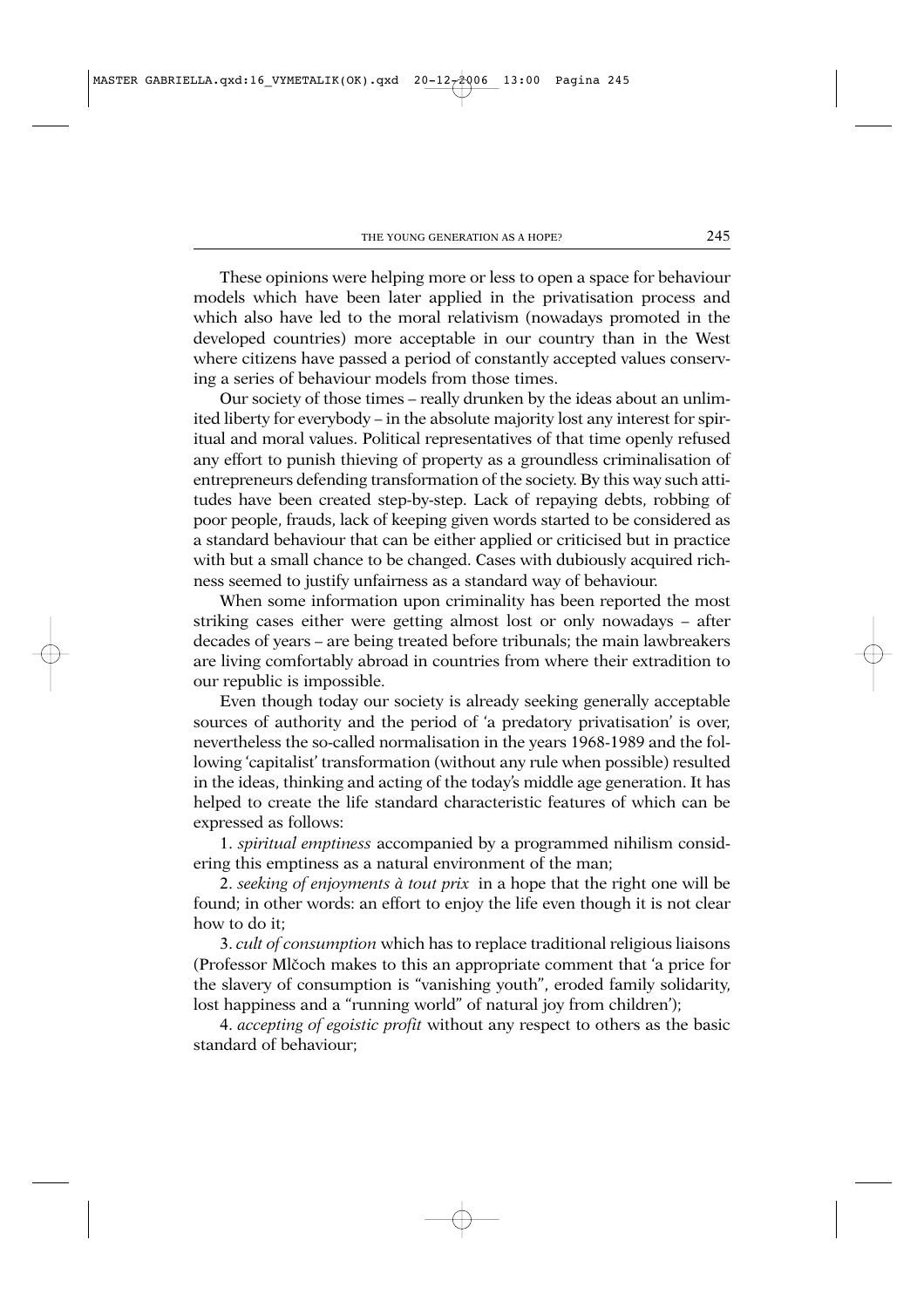5. *general weakening of traditional moral norms* substantiated by the liberty of the Man; as one of the amusers very clearly declared in the TV: nowadays all taboos have fallen;

6. *decaying consciousness of law* – a result of separating the law from the justice in the ideology of the communist regime as well as in the following period in attitudes of post-November politicians;

7. *passivity towards evil* or even accepting the evil culture, gradual loss of ability to discern between the good and the evil; a dubious role is played by the *media* which in an effort to achieve high publicity are presenting more and more perversities and this vicious circle seems to be infinite. It is *de facto* a defence of evil promoting when it is explained that also such kind of relations is showing the reality of life and that children should learn to make a cognition of this reality and then to make their own decision what is right. It is true that in the old tales the evil was also present. But in those tales it was always the good to which the final victory belonged. Today the victory is on the side of the evil. And thus the criminality is growing – supported among others also by the news published in the media about the unpunished crimes or even about setting lawbreakers of extremely heavy crimes free for the reason that the tribunal was able to negotiate this case only after 10 years and that a punishment by depriving liberty today would miss any 'educational' sense.

The present rather extended views can be perhaps characterised by an article published in the Czech daily newspaper Lidové noviny on December 30, 2005. The economist Jiří Kinkor was commenting the prestigious American weekly Time that evaluated Bill and Melinda Gates as personalities of the year for their extreme charity activities for which they spend huge sums of money. In the opinion of Kinkor Gates merits to be appreciated for material values he created and not for charity which in fact is just a reaction to somebody's incapability or impotency. He should have been evaluated for earning money and not for giving it up. Emphasising charity is said to be an expression for the misunderstood morality of our world. Let us add that today for many people an honest work or ethical entrepreneurial activities start to be considered as a useless effort when according to all experiences it is far better and more rapid to make money by dishonest ways.

Of course the presented views and attitudes are not characteristic for the whole society. A not small part of the population exists as well that does not consider the egoistic profit as a basic standard of behaviour and seeks also other values covering among others 'verity and liberty, altruism and sacrifice,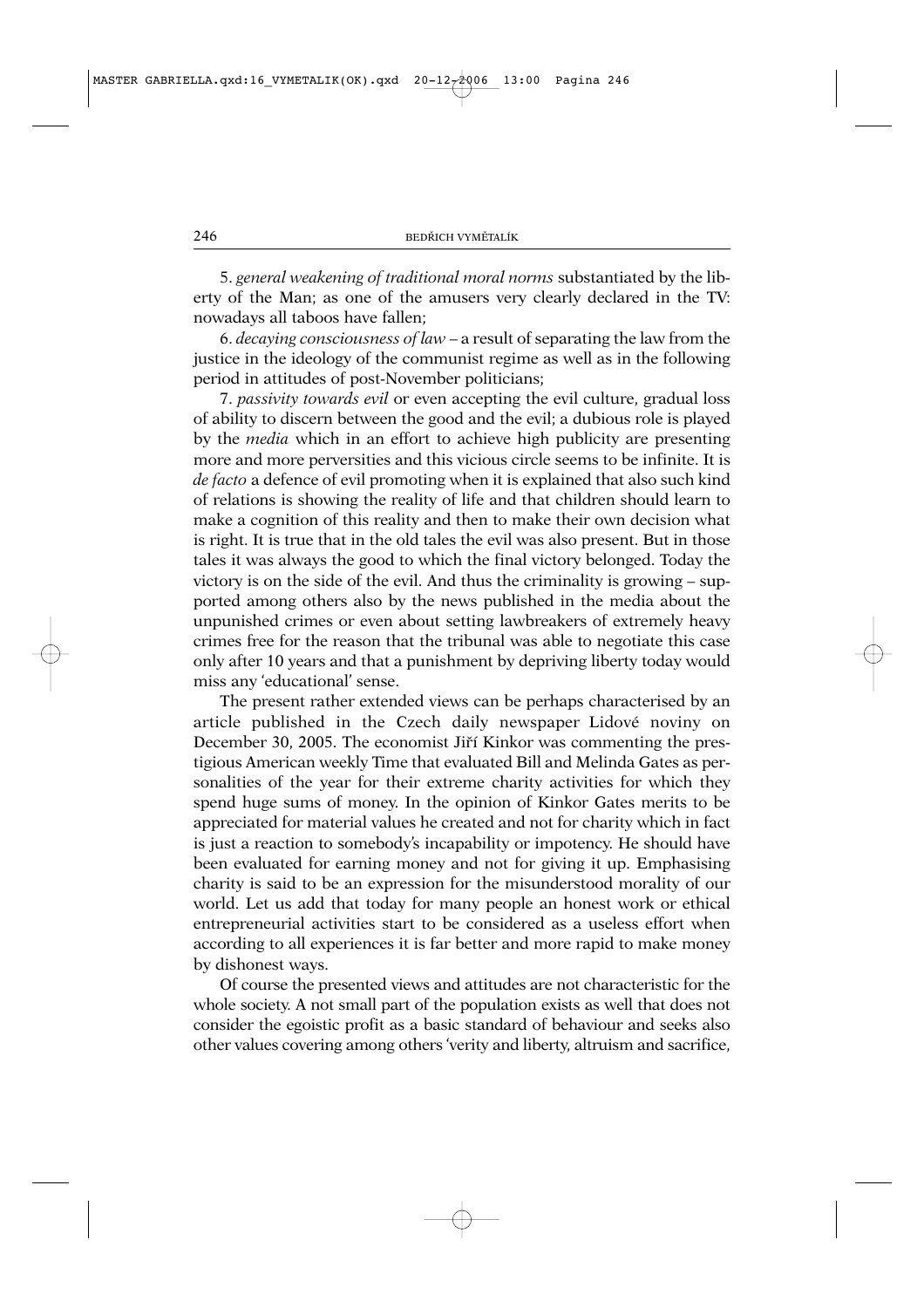solidarity, friendship and compassion' (Archbishop of Lublin Josef Lycinski: *Let us be custodians of daybreak*, published in Czech, Perspektivy Nr. 3/2005).

Question rather remains who and how should contribute to make these values accepted in a broader way by the society and eventually what can be today expected in this matter from the young generation whose majority has already spent the whole life in democracy.

Lot of research has been made in our country concerning attitudes of young people. The results confirm that nowadays young people accept as a reality the life style oriented only to their own egoistic profit and that they make their own conclusions from it. The growing economics of the last years provides an incentive to these optimistic attitudes in them. The family influence is being further diminished whereas the group of equals in age continues to have the key importance. An orientation of the young man in the future often depends on that group where this man becomes to be a member – either Mafia or democratic orientation (Matoušek, Kroftová: *Mládezˇ a delikvence*, Portál 2003, pp. 81-84). Nowadays media are offering more and more such behaviour models which a few years ago were considered as immoral and inadmissible – even in the atheistic communist regime. The negative influence of media on the growing criminality is considered today as indubitable. The criminality of the youth is growing as well. In the last decade of the 20-th century the portion of children and juveniles on the total number of all delinquents in the Czech Republic grew from 13 % to 20 % (Matoušek, Kroftová, pp. 100-108, 145-148). A new phenomenon is a striking growing criminality of children from the middle class and also the increased number of criminal activities of young people from the best situated social strata appears as a special surprise (*ibid.* p. 41).

On the other hand the school is becoming a poorly trustworthy institution. The research of the agency Median (1997) reported only 51 % of the inquired 910 young people as feeling a confidence to the teacher in the school.

According to the inquiry of the Pedagogic faculty of the Charles University in Prague – realised in 2005 among the 15 years old pupils – nowadays young people are oriented mostly to themselves. They consider their own success and independence as the most important fact – neglecting how many friends they have. They are socially simple and impertinent. In the course of examinations they almost do not prompt their colleagues being indifferent to their bad marks. In majority they have no idea what a profession they would like to do in their future life; they only know that they will have to hardly work if they want to be successful (the article 'Co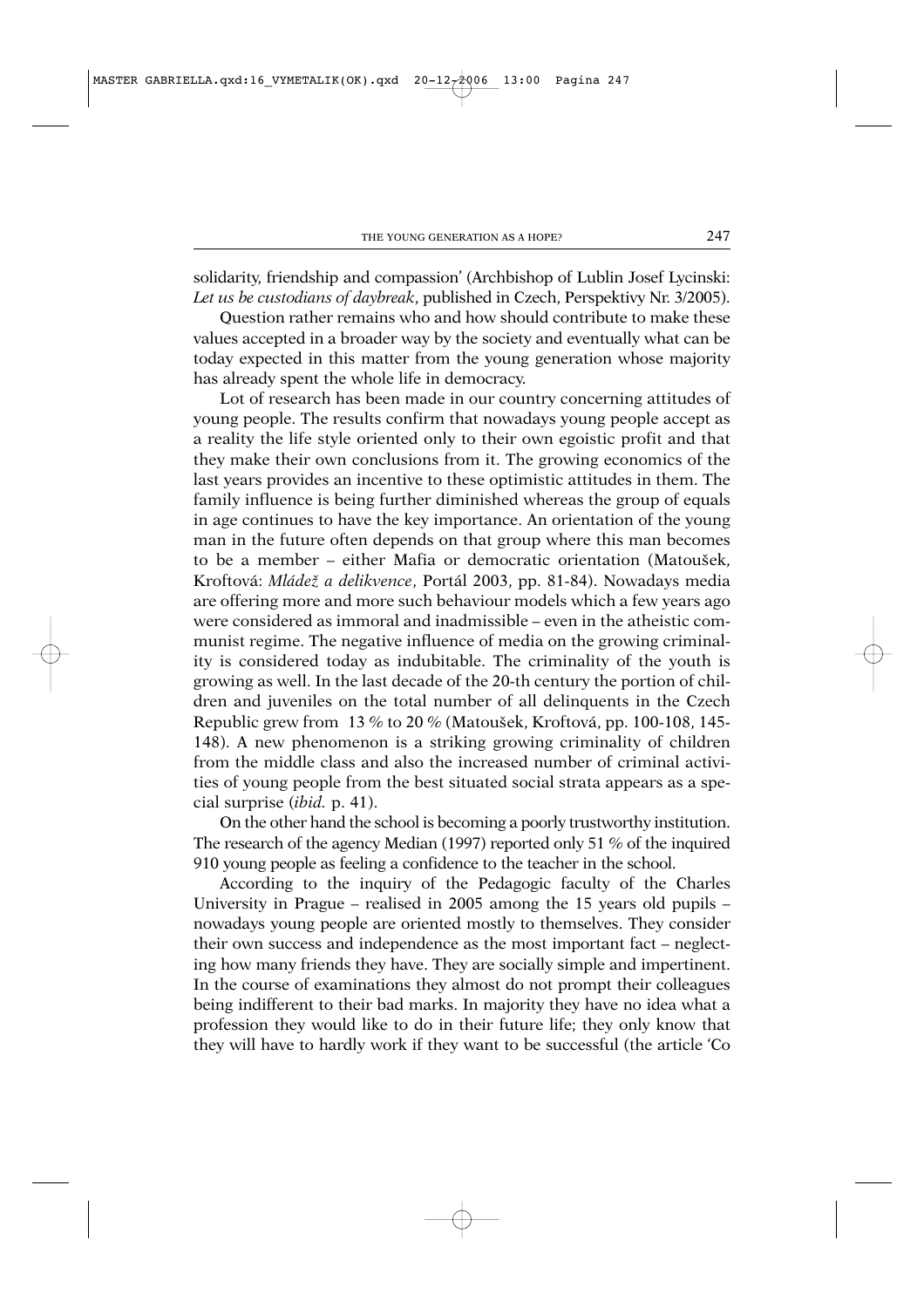chci dělat? Nevím, ale budu nejlepší *What want I to do? I do not know but I shall be the best one*' – Lidové noviny, August 19, 2005).

The results of inquiry among young people from Central Europe in the age between 17-27 years organised by the editing house Reader's Digest are very interesting. In comparison with young people from Hungary, Poland and Rumania the young Czechs are more self-attentive and egoistic. They are also more self-confident in report to their own future. They do not fear not to be able to enforce themselves. In their views unemployment is a problem but they think they will be able to earn their living. They accentuate more the education and therefore they believe to find a well paid work. The founding of their own family seems to be a subsidiary secondary matter.

Their priorities differing from people of the equal age in neighbouring countries are shown in the following table.

| <b>Czech Republic</b> | 1. Politicians                  | 2. Criminality             | 3. Bad human<br>character                   |
|-----------------------|---------------------------------|----------------------------|---------------------------------------------|
| <b>Hungary</b>        | 1. Foreigners<br>do not like us | 2. Low standard<br>of life | 3. Small possibility<br>to enforce one self |
| Poland                | 1. Unemployment 2. Corruption   |                            | 3. Poverty                                  |
| Rumania               | 1. Corruption                   | 2. Criminals               | 3. Poverty                                  |

## **For what am I ashamed in my country?**

## **For what am I proud?**

| <b>Czech Republic</b> | 1. Successes<br>in the sport | 2. History<br>of the country | 3. Good human<br>character |
|-----------------------|------------------------------|------------------------------|----------------------------|
| <b>Hungary</b>        | 1. I am born<br>as Hungarian | 2. History<br>of the country | 3. The language            |
| Poland                | 1. Traditions*               | 2. History<br>of the country | 3. Traditions*             |
| Rumania               | 1. Beautiful<br>country      | 2. History<br>of the country | 3. Traditions              |

*Source: Lidové noviny, October 26, 2005. \* Evidently the printer's error.*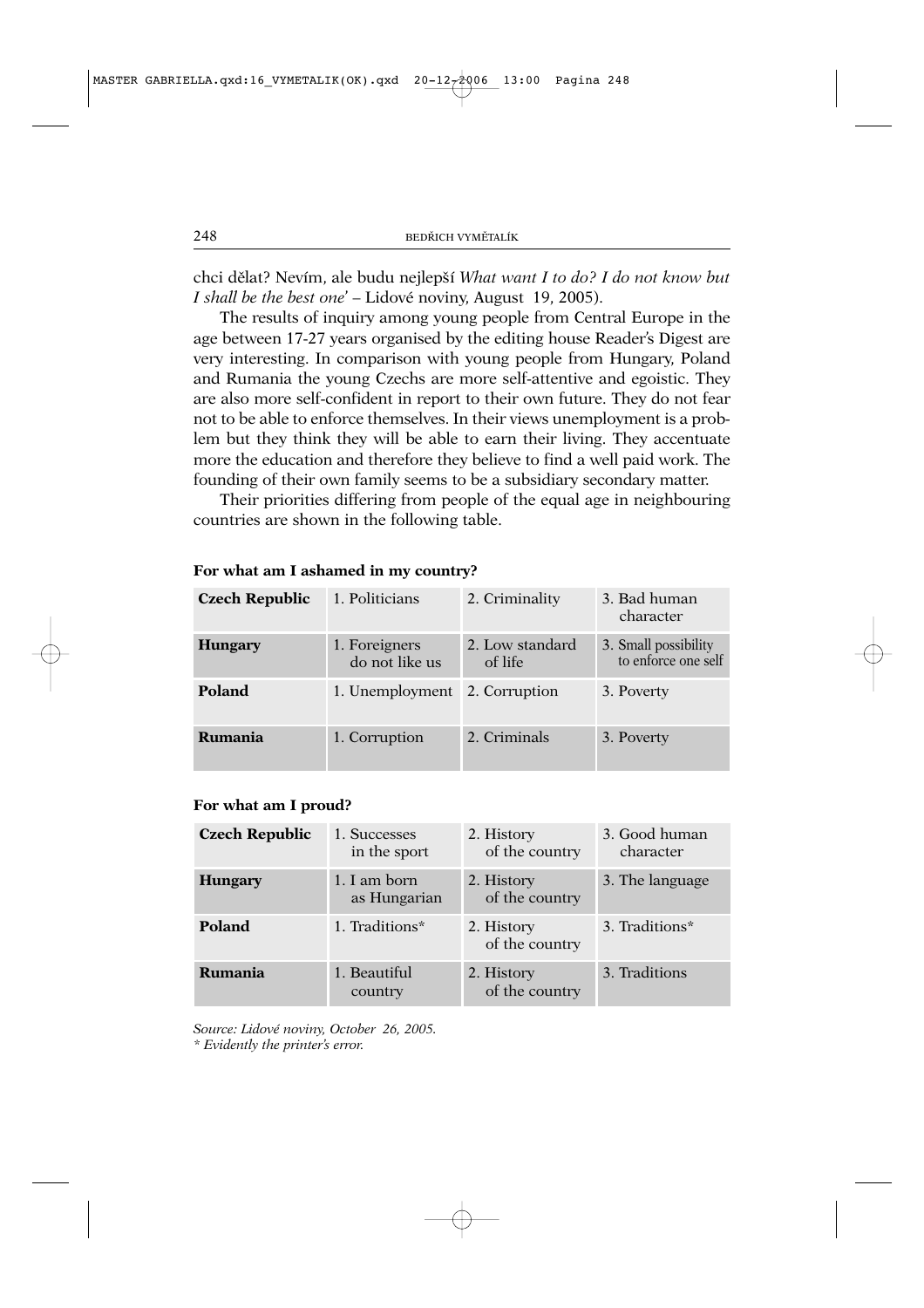If more than a half of young Czech people expressed in the inquiry they are mostly ashamed of their politicians, presenting criminality at the second place and a bad human character at the third one then it is possible to deduce that their evaluating orientation is not so completely indifferent in the moral way and that some possible further positive shifting in this area can be expected.

Furthermore in accordance with other researches the young people in the Czech Republic do not form any monolithic group. Jiří Zajac in the weekly Katolický týdeník Nr. 2/2006 refers that young people oriented to effectiveness and personal success make a strong part of the youth but that besides that in average 25 % of them are oriented to relations and grouping and 15 % to the protection of the Nature and a healthy life style. 'Many people among them are really sensible to the spiritual life, emphasising relations and knowledge, service and responsibility, love and verity'.

The ability to become enthusiastic for something great, openness, desire for verity, uncompromising – that all remains in the nature of the youth. That all can be evaluated as a positive phenomenon giving a hope that just the young generation can introduce to the society new values able to replace the present spiritual emptiness.

The president of the Czech Christian Academy – the Catholic priest Professor Tomáš Halík (working in the pastorship among the university students) in one of his published interviews mentioned very explicitly: 'I do not see any other hope than the hope in the younger generation which will perhaps bring a new spirit and new values' (Lidové noviny, December 31, 2005).

When the intergeneration solidarity should be considered as until now (i.e. the parents have to take care to incorporate their children into the society as well as possible with taking over the values and standards of life of the middle aged generation) then such a one-sided solidarity is harmful and even dangerous for the life of future generations.

The support for creating a life standard of the up-to-date young generation should be a very important component of the intergeneration solidarity. It should correspond to real needs of this generation, based on spiritual values and on the effort to achieve a dignified human life for everybody. The forming of such a life style needs to get at first the appropriate interest of today's young generation providing a help and co-operation of that part of the adult generation which will be able to understand such a necessity.

This is not any utopia far from any reality. If the sociological researches bring to the attention the significant influence of the so-called peership groups on creating life attitudes of young people then a support to create